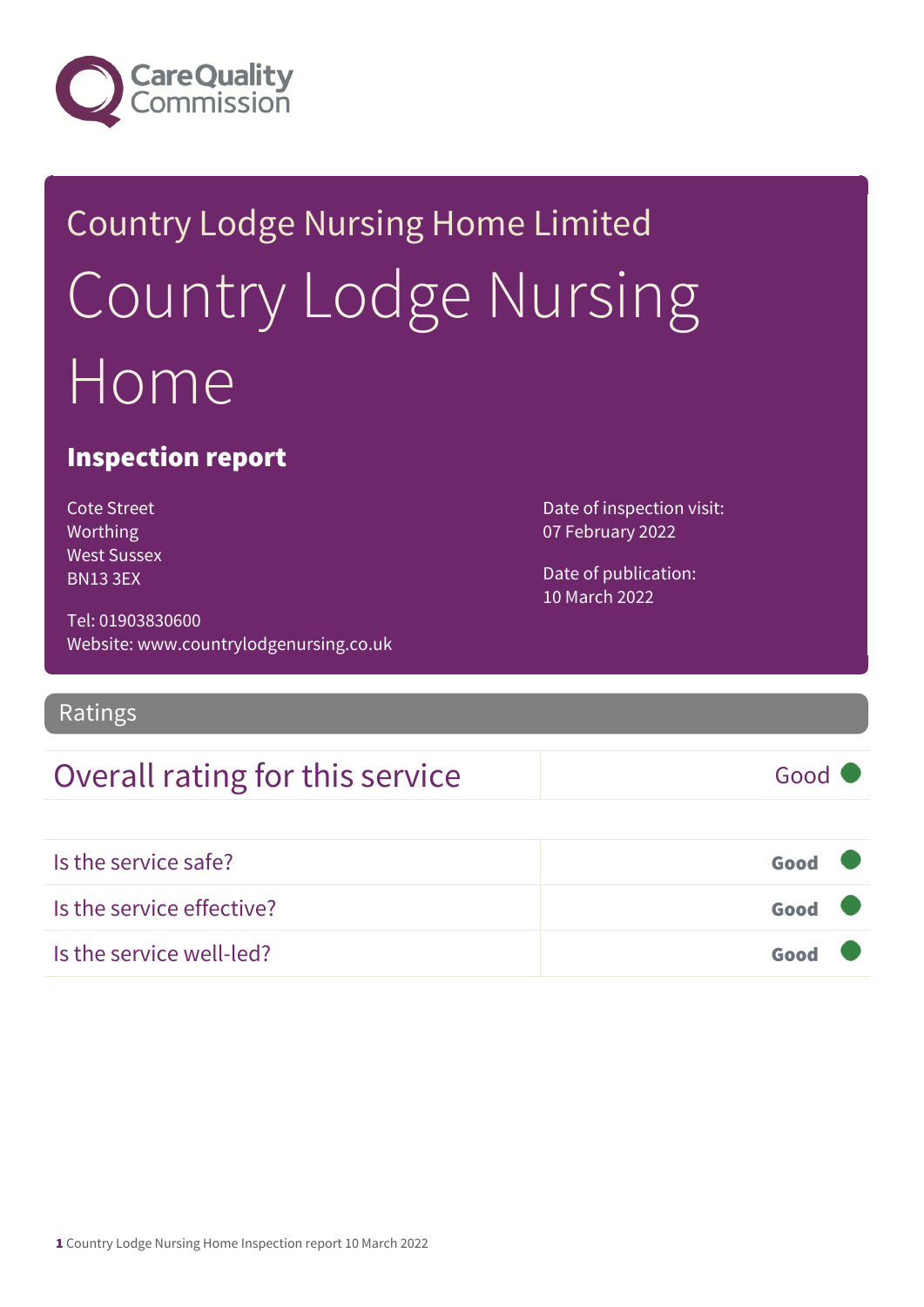### Summary of findings

#### Overall summary

Country Lodge Nursing Home provides personal and nursing care to up to 26 people with a range of health care needs in one adapted building. At the time of our inspection there were 23 people using the service.

People's experience of using this service and what we found

People were safe living at Country Lodge Nursing Home. One person said, "The staff, and the food, are superb. We are being attended to by a group of ladies who will do anything for you". Staffing levels were sufficient to meet people's needs. Staff attended to people's needs promptly when they used their call bells. People received their medicines as required.

People were complimentary about staff and a relative told us, "She loves them all. They are very attentive and treat everyone as an individual. They accommodate any meal requests people have. For example, my Mum had a marmalade sandwich for breakfast as this is something she can manage better than toast or cereal. Anything she wants, they will make it for her". People had access to healthcare professionals as needed.

People were supported to have maximum choice and control of their lives and staff supported them in the least restrictive way possible and in their best interests; the policies and systems in the service supported this practice.

The registered manager was sensitive and responsive to people's needs. Residents' meetings enabled people to make suggestions which were listened to. One person told us, "I suggested we choose a small, medium or large meal when we order our lunches to avoid unnecessary waste. They haven't started it yet, but they did say they would do". Audits had been implemented to monitor the quality of care and the home overall.

For more details, please see the full report which is on the CQC website at www.cqc.org.uk Rating at last inspection and update

The last rating for this service was requires improvement (published 24 April 2020). At this inspection we found improvements had been made and the rating has improved to good.

Why we inspected

We undertook this inspection to see whether improvements had been made following the last inspection.

We looked at infection prevention and control measures under the Safe key question. We look at this in all care home inspections even if no concerns or risks have been identified. This is to provide assurance that the service can respond to COVID-19 and other infection outbreaks effectively. This included checking the provider was meeting COVID-19 vaccination requirements.

For those key questions not inspected, we used the ratings awarded at the last inspection to calculate the overall rating.

2 Country Lodge Nursing Home Inspection report 10 March 2022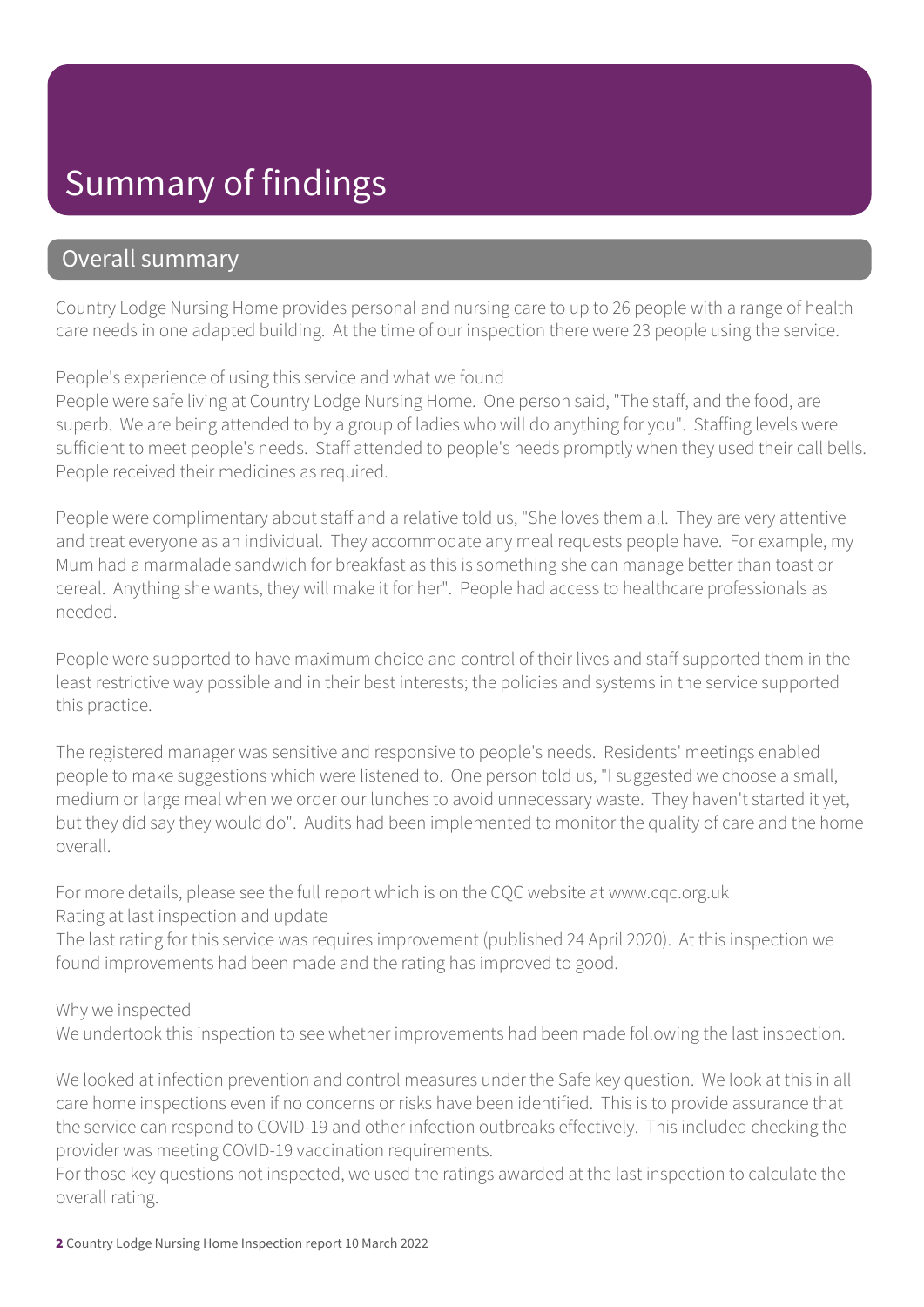The overall rating for the service has changed from requires improvement to good based on the findings of this inspection.

You can read the report from our last comprehensive inspection, by selecting the 'all reports' link for Country Lodge Nursing Home on our website at www.cqc.org.uk.

Follow up

We will continue to monitor information we receive about the service, which will help inform when we next inspect.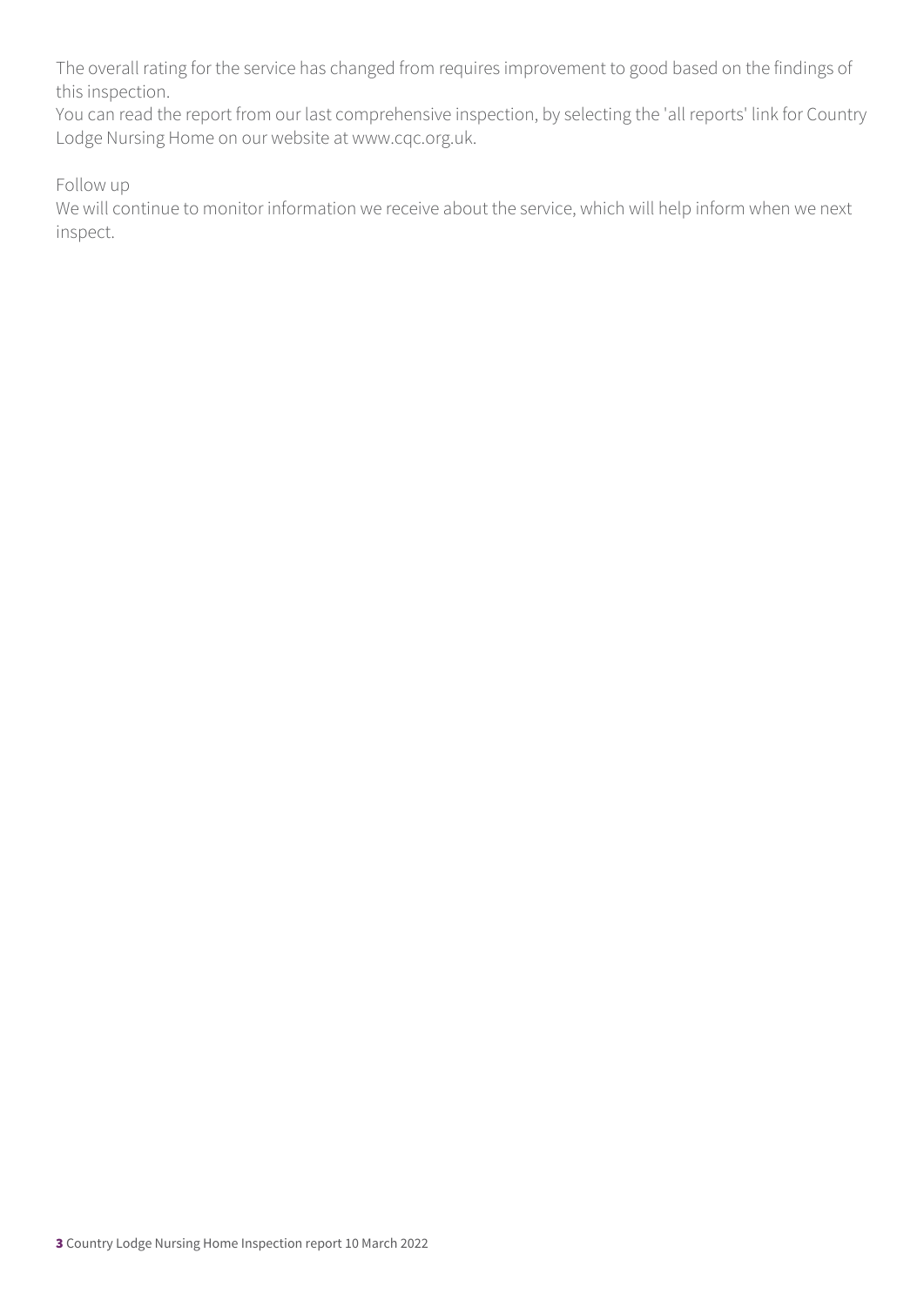### The five questions we ask about services and what we found

We always ask the following five questions of services.

| Is the service safe?                         | Goo  |
|----------------------------------------------|------|
| The service was safe.                        |      |
| Details are in our safe findings below.      |      |
| Is the service effective?                    | Good |
| The service was effective.                   |      |
| Details are in our effective findings below. |      |
| Is the service well-led?                     | Good |
| The service was well-led.                    |      |
| Details are in our well-led findings below.  |      |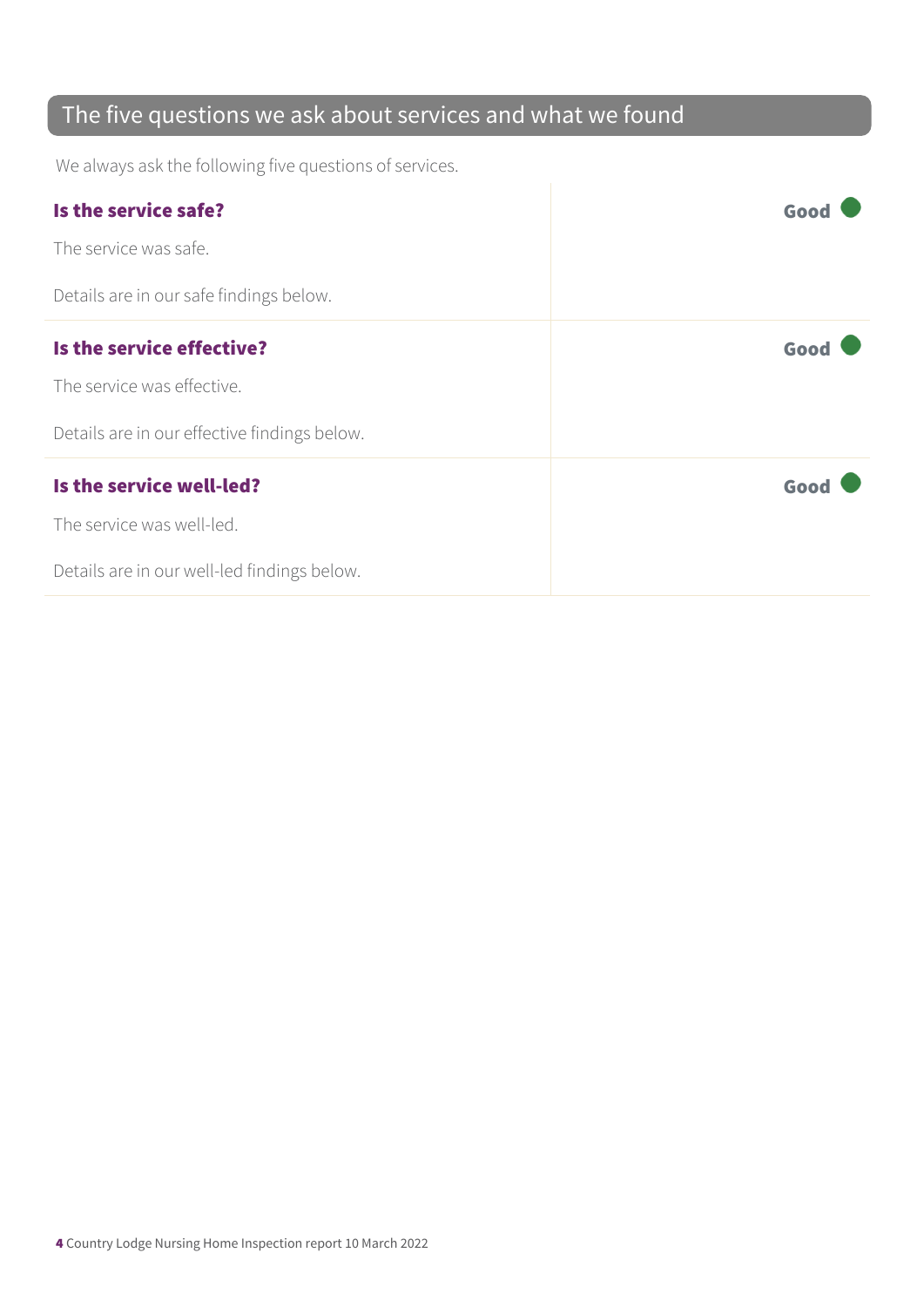

# Country Lodge Nursing Home

Detailed findings

### Background to this inspection

#### The inspection

We carried out this inspection under Section 60 of the Health and Social Care Act 2008 (the Act) as part of our regulatory functions. We checked whether the provider was meeting the legal requirements and regulations associated with the Act. We looked at the overall quality of the service and provided a rating for the service under the Health and Social Care Act 2008.

As part of this inspection we looked at the infection control and prevention measures in place. This included checking the provider was meeting COVID-19 vaccination requirements. This was conducted so we can understand the preparedness of the service in preventing or managing an infection outbreak, and to identify good practice we can share with other services.

#### Inspection team

The inspection was undertaken by an inspector and an Expert by Experience. An Expert by Experience is a person who has personal experience of using or caring for someone who uses this type of care service.

#### Service and service type

Country Lodge Nursing Home is a 'care home'. People in care homes receive accommodation and nursing and/or personal care as a single package under one contractual agreement dependent on their registration with us. Country Lodge Nursing Home is a care home with nursing care. CQC regulates both the premises and the care provided, and both were looked at during this inspection.

The service had a manager registered with the Care Quality Commission. This means that they and the provider are legally responsible for how the service is run and for the quality and safety of the care provided.

Notice of inspection This inspection was unannounced.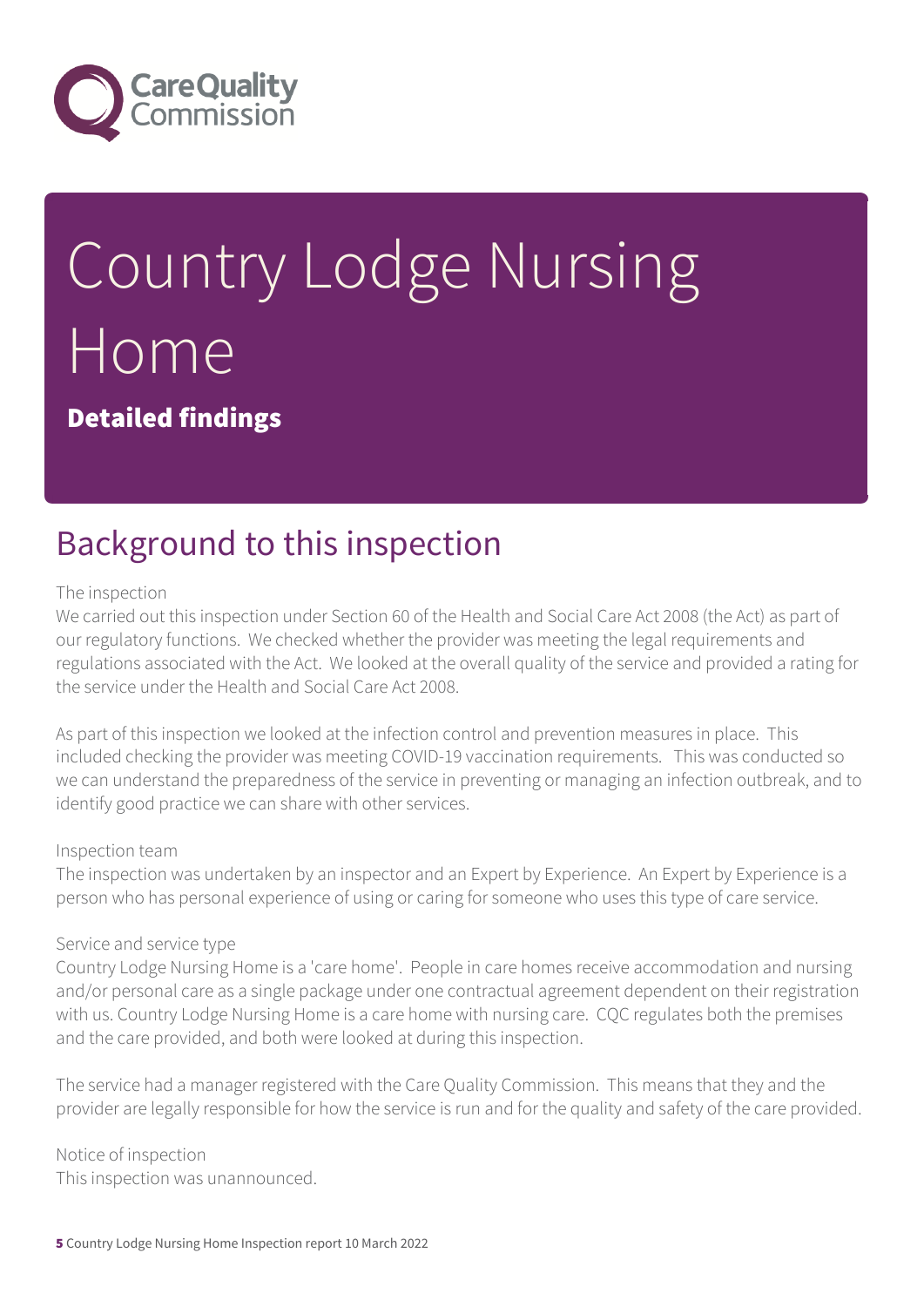#### What we did before the inspection

We reviewed information we had received about the service since the last inspection, including statutory notifications which the registered manager is required to send to us by law. We used the information the provider sent us in the provider information return (PIR). This is information providers are required to send us annually with key information about their service, what they do well, and improvements they plan to make. We used all this information to plan our inspection.

#### During the inspection

We spoke with eight people and three relatives about their experience of the service. We spoke with the nominated individual who is responsible for supervising the management of the service on behalf of the provider. We also spoke with the registered manager, the clinical governance lead, a registered nurse, two care staff, the chef and the housekeeper.

We reviewed a range of records including nine care plans and multiple medication records. We looked at two staff files in relation to recruitment. A variety of records relating to the management of the service, including policies and procedures, were reviewed.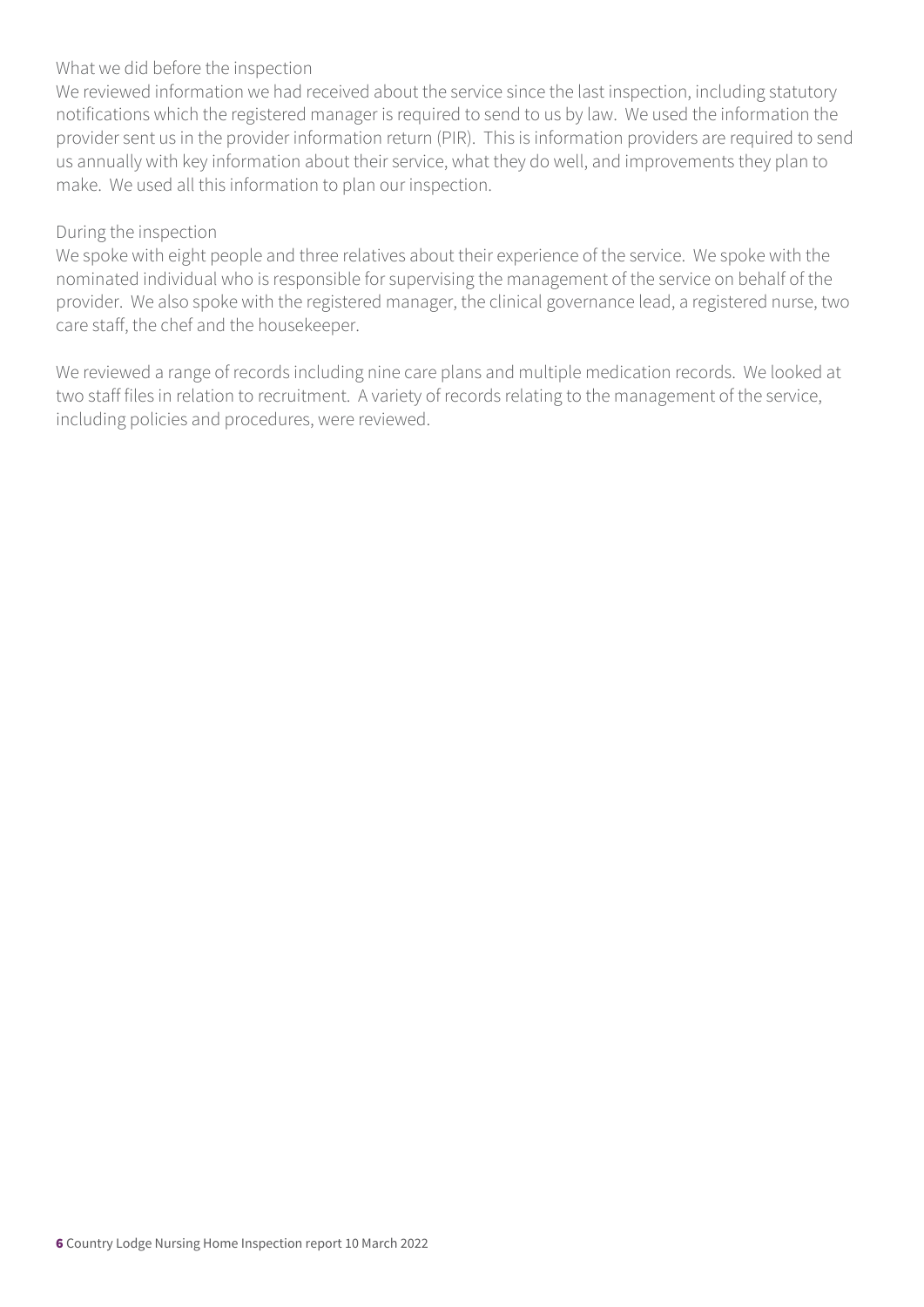### Is the service safe?

### Our findings

Safe – this means we looked for evidence that people were protected from abuse and avoidable harm.

At our last inspection we rated this key question Requires Improvement. At this inspection the rating has changed to Good. This meant people were safe and protected from avoidable harm.

Assessing risk, safety monitoring and management

- At our last inspection the provider had failed to robustly assess the risks relating to the health, safety and welfare of people.
- At this inspection improvements had been made. People who had bed rails to mitigate the risk of falls also had bumpers on the rails to prevent the risk of entrapment. Air mattresses were monitored and settings were checked to maintain accuracy within the electronic care planning system.
- Risks were identified, assessed and managed safely. Monitoring charts were completed as needed, for example, with bowel management, food and fluid intake. Monitoring charts were reviewed to identify whether any action was needed, such as a referral to a dietician if a person's food intake was poor.

Systems and processes to safeguard people from the risk of abuse

- People were protected from the risk of harm at Country Lodge Nursing Home.
- One person told us, "I feel that you can trust the staff. You can rely on them to help you when you need them".

● Staff had completed safeguarding training and understood what to do if they suspected a person was at risk of harm. One staff member explained, "Basically if I see something dangerous or suspected abuse, I would go to [named registered manager] or higher than her. Incident forms are completed and I might sign as a witness".

Using medicines safely

- At the last inspection, guidance on when to give medicines as required [PRN] was not recorded to support effective and safe administration. When a delay occurred in the administration of a medicine, such as when a person was asleep, the time it was actually given had not been recorded.
- At this inspection improvements had been made. Guidance within the provider's PRN protocol was observed. We saw the nurse on duty had recorded why PRN medicines had been administered and the outcome, for example, if a person required pain relief.
- People received their medicines as prescribed. One person said, "They look after my medication for me. I'd forget to take it otherwise". Another person commented, "If you have anything wrong you just tell them and you get something to help. I often have pain relief for my arthritis and they call the doctor if they don't know what is wrong".
- All aspects of medicines management were undertaken safely.

Staffing and recruitment

● Staffing levels were sufficient to meet people's needs.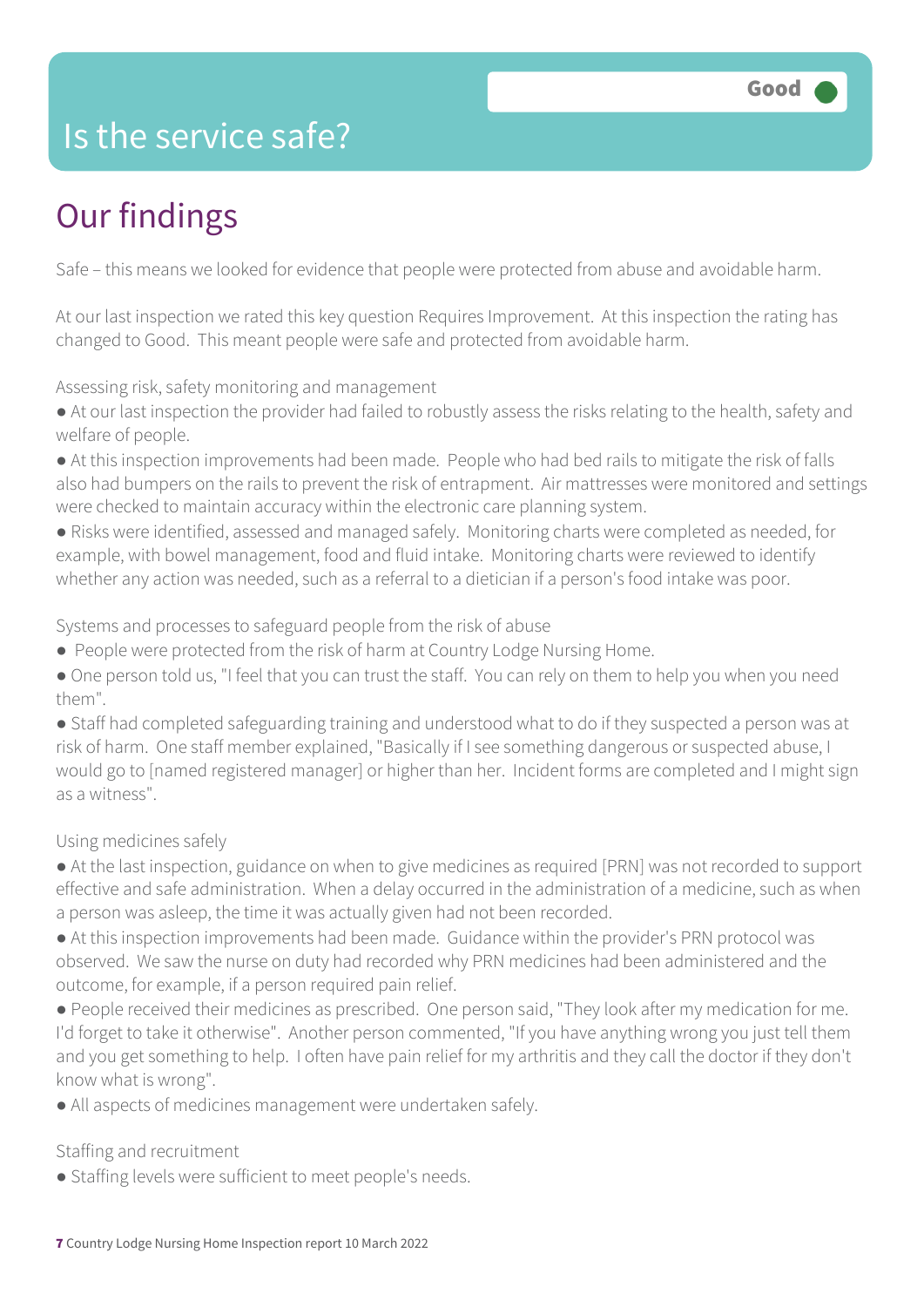• One person said, "There is always someone about [pointing to their call bell], you can push that and they come right away". Another person felt there were not enough staff on duty at night and related an incident that had occurred the night before. We followed this up with the registered manager who investigated the concern, discussed this with the complainant, and provided assurance that a similar situation would not occur again.

● We observed staff were prompt to attend to people's needs when they pressed their call bells or in communal areas when they required support.

● New staff were recruited safely. All necessary checks were completed including Disclosure and Barring Service (DBS) checks. These provide information including details about convictions and cautions held on the Police National Computer. The information helps employers to make safer recruitment decisions.

Preventing and controlling infection

- We were assured that the provider was preventing visitors from catching and spreading infections.
- We were assured that the provider was meeting shielding and social distancing rules.
- We were assured that the provider was admitting people safely to the service.
- We were assured that the provider was using PPE effectively and safely.
- We were assured that the provider was accessing testing for people using the service and staff.

● We were assured that the provider was promoting safety through the layout and hygiene practices of the premises. The housekeeper told us, "We've worked really hard to keep infection as low risk as possible. 'I am clean' stickers are used on equipment then attached to commodes and hoists after being thoroughly cleaned".

- We were assured that the provider was making sure infection outbreaks can be effectively prevented or managed.
- We were assured that the provider's infection prevention and control policy was up to date.

#### Visiting in care homes

From 11 November 2021 registered persons must make sure all care home workers and other professionals visiting the service are fully vaccinated against COVID-19, unless they have an exemption or there is an emergency. We checked to make sure the service was meeting this requirement.

The Government has announced its intention to change the legal requirement for vaccination in care homes, but the service was meeting the current requirement to ensure non-exempt staff and visiting professionals were vaccinated against COVID-19.

Learning lessons when things go wrong

● Lessons were learned if things went wrong.

● The registered manager provided an example when one person's dementia had advanced resulting in an increased number of falls. Advice was sought from healthcare professionals, including the falls team. It was decided that this person's needs could no longer be met at the home as they required a different kind of care. The registered manager liaised with this person's relatives and other professionals to identify an alternative, more suitable care home that specialised in dementia care.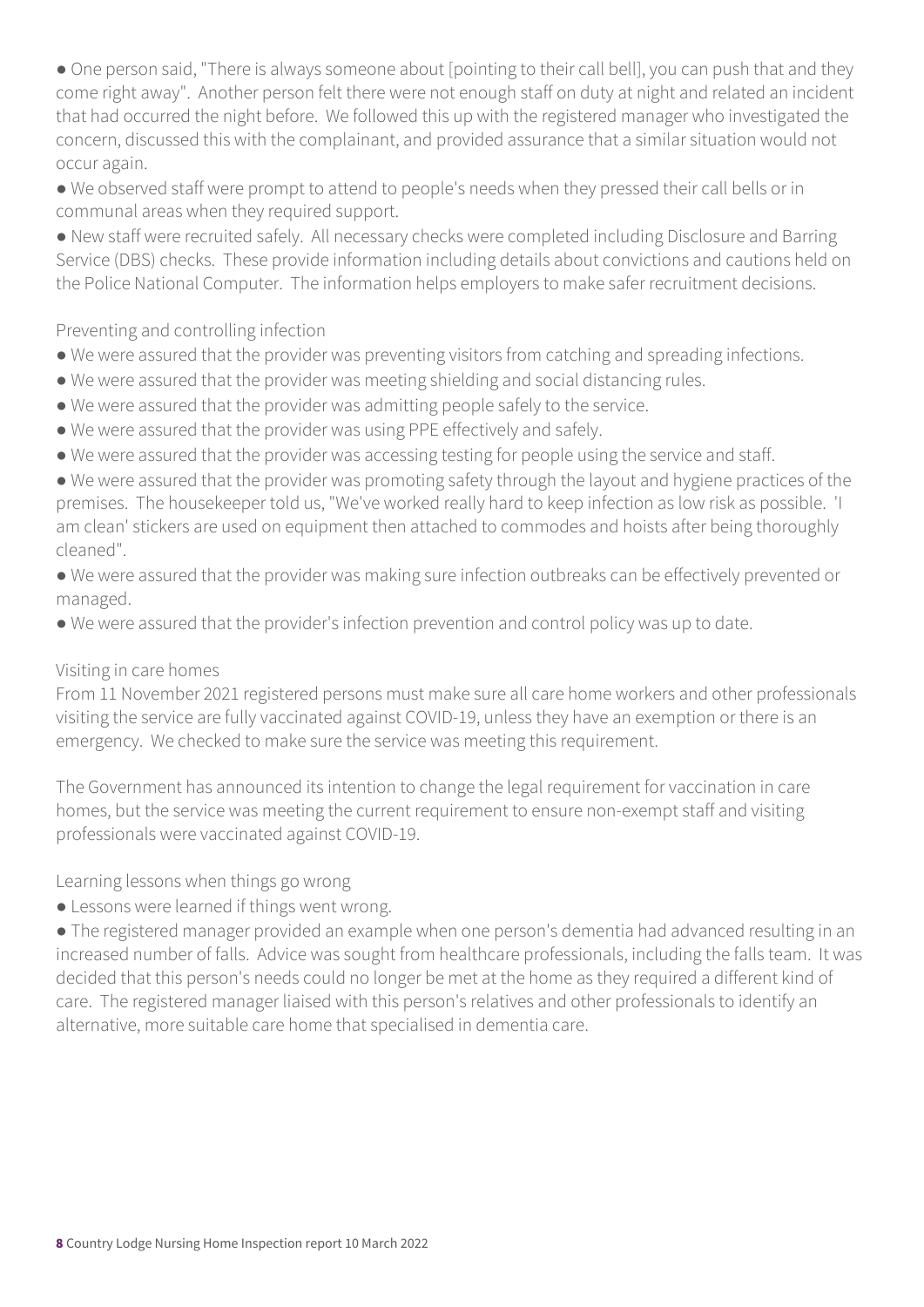### Is the service effective?

### Our findings

Effective – this means we looked for evidence that people's care, treatment and support achieved good outcomes and promoted a good quality of life, based on best available evidence.

At our last inspection we rated this key Requires Improvement. At this inspection the rating has changed to Good. This meant people's outcomes were consistently good, and people's feedback confirmed this.

Supporting people to eat and drink enough to maintain a balanced diet

- At the last inspection, the management of some risks relating to eating and drinking was not robust. One person's dietary needs were different to those recorded in their care plan and the care plan had not been updated. Fluid monitoring charts were not consistently completed.
- At this inspection improvements had been made. Care plans had been reviewed and updated to ensure information about people's nutrition and hydration needs was current. Monitoring charts were completed appropriately.
- People told us that drinks and snacks were offered regularly. One person said, "Food and drinks in the daytime is in abundance; they really cannot do enough for you in the daytime". Another person told us, "I don't like fancy food. They are happy to make me other things like beans on toast. I feel a nuisance asking, but they don't seem to mind".
- We talked with the chef who demonstrated a good understanding of people's dietary needs. A relative told us about their family member who required a soft diet and information on this was recorded on a board in the kitchen.
- At lunchtime the food was presented nicely and looked inviting. Tables were attractively laid-up with cloths and little vases of fresh flowers. People were encouraged to try out different menus. For example, the Chinese New Year had been recently acknowledged with meals reflecting that culture. Staff who came from overseas shared their experiences of foods enjoyed in their countries. One person's spiritual beliefs meant they followed a vegan diet and they received food that had been prepared especially for them.

Ensuring consent to care and treatment in line with law and guidance

The Mental Capacity Act 2005 (MCA) provides a legal framework for making particular decisions on behalf of people who may lack the mental capacity to do so for themselves. The MCA requires that, as far as possible, people make their own decisions and are helped to do so when needed. When they lack mental capacity to take particular decisions, any made on their behalf must be in their best interests and as least restrictive as possible.

People can only be deprived of their liberty to receive care and treatment when this is in their best interests and legally authorised under the MCA. In care homes, and some hospitals, this is usually through MCA application procedures called the Deprivation of Liberty Safeguards (DoLS).

We checked whether the service was working within the principles of the MCA, and whether any conditions on authorisations to deprive a person of their liberty had the appropriate legal authority and were being met.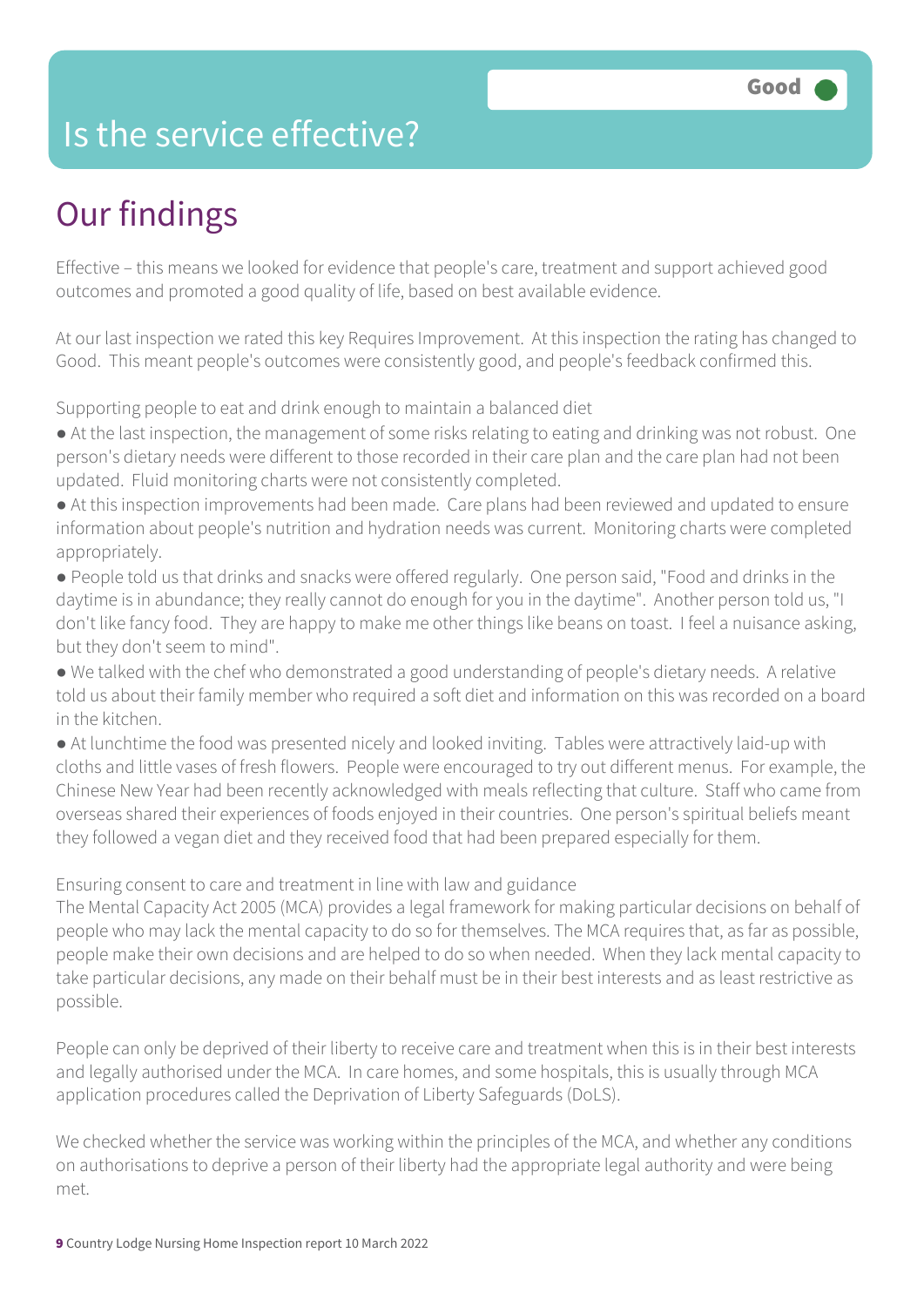● At the last inspection mental capacity assessments had not been completed appropriately. People's capacity to make specific decisions had not been assessed or recorded. A DoLS for one person had expired and needed to be reviewed and renewed by the local authority.

● At this inspection improvements had been made. People's capacity to make specific decisions had been assessed as needed. The majority of people living at the home had capacity, so assessments were not required.

● We observed that people were consistently asked for consent before staff provided any sort of intervention.

● Staff had completed training on the MCA and DoLS. One member of care staff explained, "It's whether someone's assessed as having capacity to make their own decisions or choices. After assessment you might have to do extra checks and ensure people are safe, such as with best interests decisions".

● Two people were subject to DoLS at the home, including one who was awaiting a psychiatric assessment. Paperwork was completed in line with government guidance.

Assessing people's needs and choices; delivering care in line with standards, guidance and the law

- People's needs were assessed before they were admitted to the home.
- Admissions plans identified people's care and support needs, and included their wishes and preferences.
- Health conditions, such as diabetes, were fully documented with advice and guidance provided to staff, which was followed.

● The registered manager consulted with families before people moved into the home. Information provided by relatives formed the basis of the care plan.

Staff support: induction, training, skills and experience

● Staff completed an induction programme and a range of training when they commenced employment at the home. Training was refreshed as needed. Staff had the skills and experience to undertake their roles. One member of care staff told us about their induction and how they shadowed experienced staff. They said, "I had a good induction. I needed time to build confidence and I always try my best".

- Staff explained the range of training they received and the plan for future training was arranged annually.
- Staff received supervision from their line managers. One staff member said, "We discuss any training need and any problems or issues with work". Records confirmed that staff had supervision meetings.

Supporting people to live healthier lives, access healthcare services and support; Staff working with other agencies to provide consistent, effective, timely care

- People had access to a range of healthcare professionals and services. The home worked with a range of agencies to support people's healthcare needs.
- People told us about the appointments they attended with health professionals, including a chiropodist; these were agreed and arranged by staff. No-one had any concerns and confirmed any appointments were made in a timely manner.
- One staff member said that GPs conducted virtual consultations by phone. They added, "A lot happens over the phone, but we do have some physios coming in".

● On an external care home review website, one person stated, 'This was my first experience of a stay in a nursing home and I was very happy during my stay there. Unfortunately, on the second day I was taken ill. The male charge nurse at the home was extremely efficient and called the ambulance very quickly. Fortunately, I was not kept in and the rest of my stay at Country Lodge Nursing Home was excellent. I would

Adapting service, design, decoration to meet people's needs

certainly stay there again if the need arises'.

● Country Lodge Nursing Home has been designed and decorated to meet people's needs and preferences.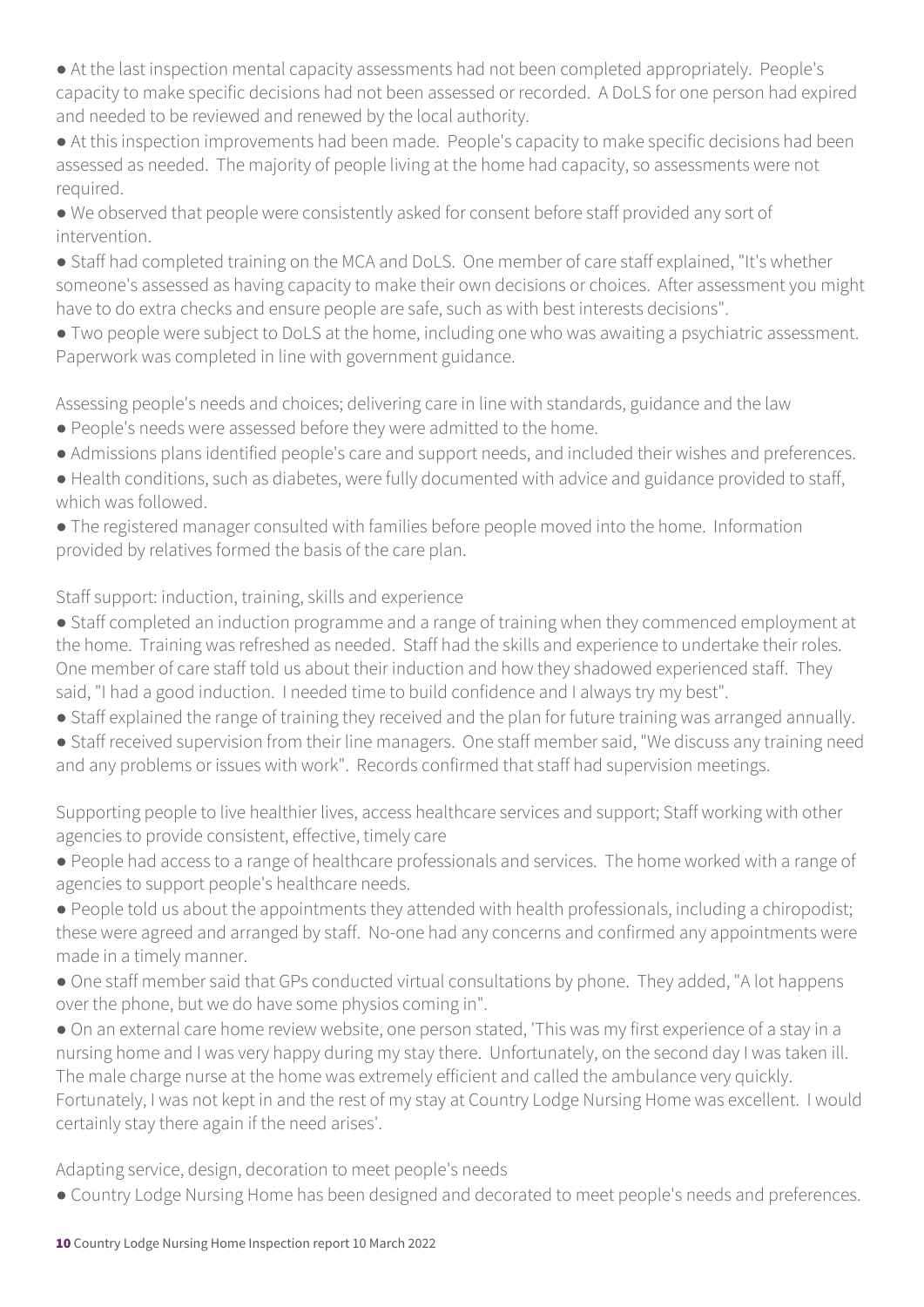● A lift provided access to the first floor. Spacious communal areas, including the dining room and lounge, provided access and panoramic views of the South Downs National Park. The gardens were well maintained and accessible for people.

● Plans were underfoot to extend the accommodation at the home and provide additional bedrooms with en-suite facilities.

● People were involved in choosing colour schemes for their rooms and bedrooms were comfortably furnished to a good standard.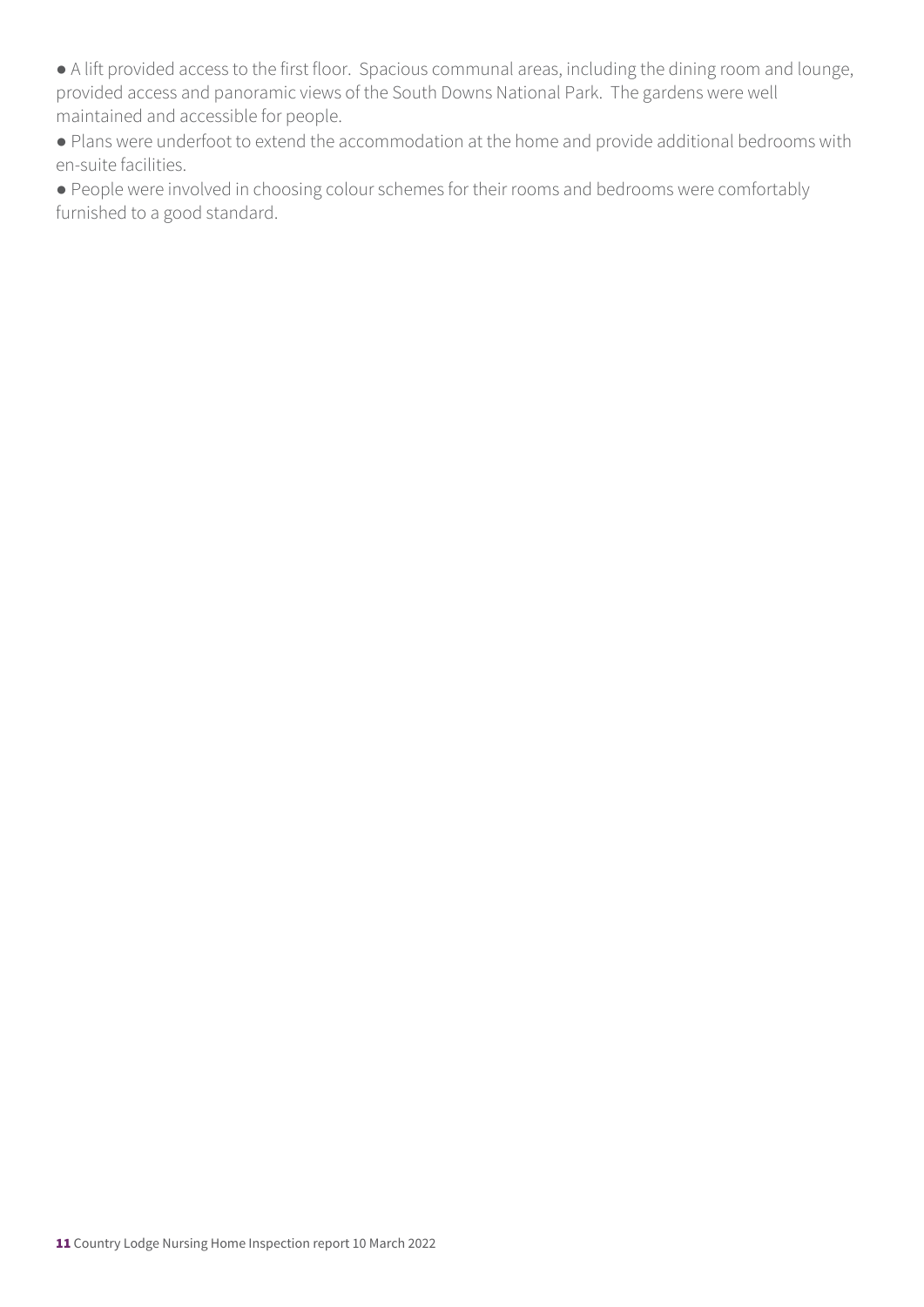### Is the service well-led?

### Our findings

Well-led – this means we looked for evidence that service leadership, management and governance assured high-quality, person-centred care; supported learning and innovation; and promoted an open, fair culture.

At our last inspection we rated this key question Requires Improvement. At this inspection the rating has changed to Good. This meant the service was consistently managed and well-led. Leaders and the culture they created promoted high-quality, person-centred care.

Continuous learning and improving care

- At the last inspection issues identified by the inspection team were addressed promptly and an action plan was implemented. The sustainability of the plan could not be reviewed until all the improvements were acted upon and embedded over time.
- At this inspection, improvements had been made. Care planning was personalised and monitoring of risks and partnership working had been instigated and developed.
- A robust system of audits monitored and measured the quality of care and the home overall. These included care plans, staff files, water safety, and accidents and incidents. Where improvements were identified, actions were taken and recorded.
- Weekly management governance meetings were held and used for reflective practice on topics such as: COVID-19 impact, staffing, building plans, and premises maintenance. The chef involved people in menu planning and asked people about their mealtime preferences.

How the provider understands and acts on the duty of candour, which is their legal responsibility to be open and honest with people when something goes wrong; Managers and staff being clear about their roles, and understanding quality performance, risks and regulatory requirements

- The registered manager had a good understanding of duty of candour and had incorporated this into their working practice. They told us, "Being honest and transparent. For example if someone were to leave the building, I would raise a safeguarding and inform CQC. I would inform the relatives and tell them what had happened and of the extra security we would put in place to prevent it from happening again".
- All regulatory requirements had been met and statutory notifications had been received by the Commission as required.

Engaging and involving people using the service, the public and staff, fully considering their equality characteristics; Promoting a positive culture that is person-centred, open, inclusive and empowering, which achieves good outcomes for people

- People and staff were actively engaged in developing the service. Residents' meetings were organised. One person said, "[Named registered manager] has been supportive; it's been a horrible time for me personally, but she's been so kind and supportive. You can tell it is a good place to work because the staff are always the same. My husband used to be here you see so I got to know them before I came here, that's why I chose it".
- The activities co-ordinator had left recently and had been replaced, but in the meantime, care staff were organising activities with people; this was observed at inspection.